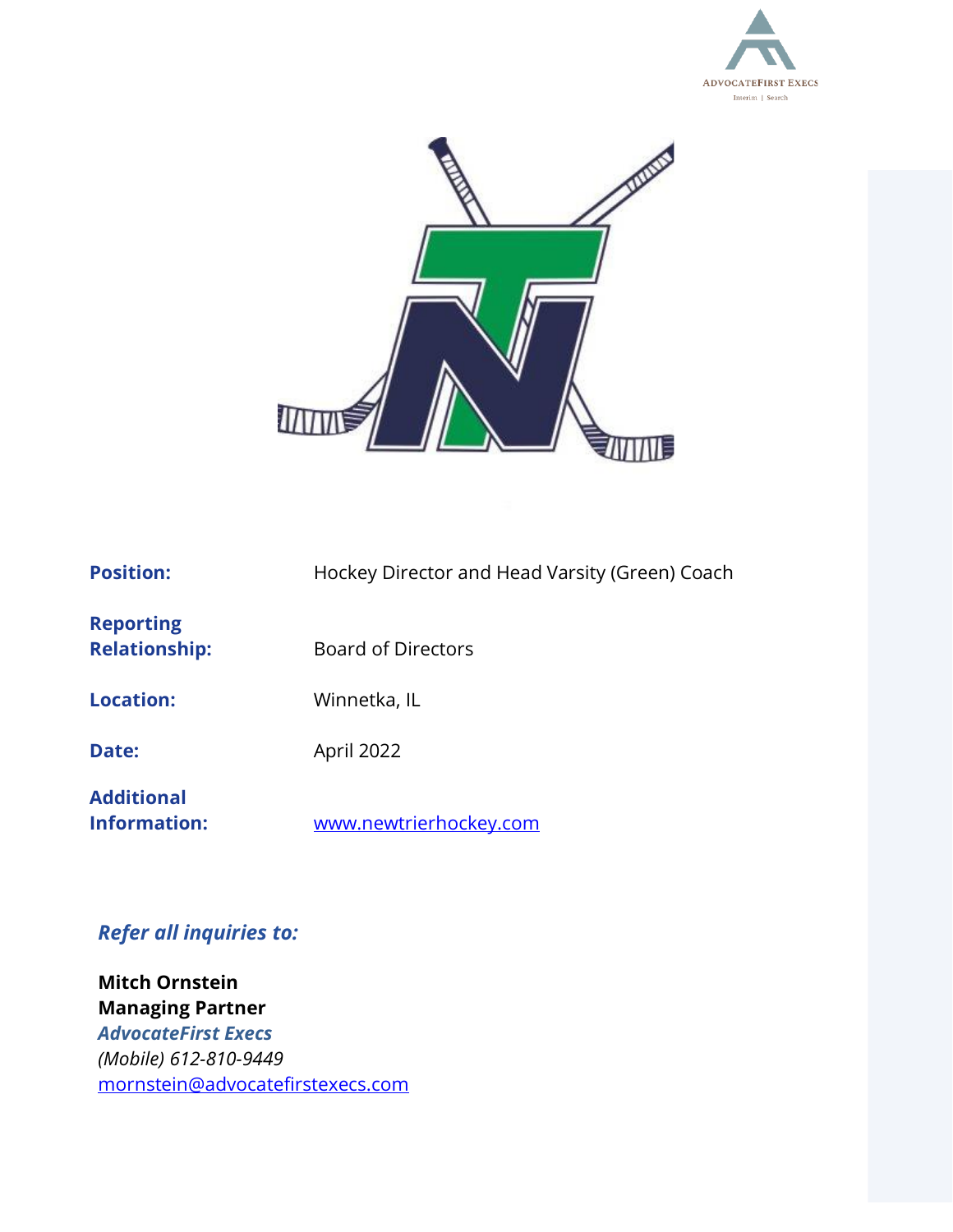

## **ORGANIZATION OVERVIEW**

The New Trier Hockey Club is dedicated to interscholastic athletics as a vital component of a New Trier High School education. Athletics must be a positive learning experience for our players if they recognize that they may achieve their highest personal and athletic potential only by embracing a lifestyle dedicated to competition, integrity and self-discipline.

The fundamental goal is to provide New Trier High School students with the opportunity to participate in the sport of ice hockey on a basis that is consistent with other School sports. While ice hockey is a highly competitive sport at the high school level and everyone wants to win, the philosophy of the Hockey Club is that success will derive naturally from expert instruction in the fundamentals of the sport and the development of advanced hockey skills in the context of good sportsmanship, consideration of other participants, and having fun.

To these ends, the Hockey Club endeavors to form teams capable of competing for state high school hockey championships within the context of a challenging game schedule. The Hockey Club employs the best coaches available to instruct and develop players consistent with fairness and good sportsmanship.

### **TRADITION**

New Trier Hockey has a longstanding tradition of excellence on the ice. The Club's teams are perennially top-ranked, and its 22 State Championships dating back to 1977 including 15 of the previous 22 years (which includes a 2011 National Championship), rival any school or club in the country.

The New Trier Township consists of two feeder clubs, both of which operate as premier Tier 2 community-based clubs and are two of the larger clubs in the state. Additionally, the area produces several Tier 1 players.

## **THE OPPORTUNITY/ POSITION OVERVIEW**

The Hockey Director will have the opportunity to inherit a very stable and successful program, but one that needs strategic direction for the next successful phase of New Trier hockey. While the local hockey landscape has changed over the past two decades,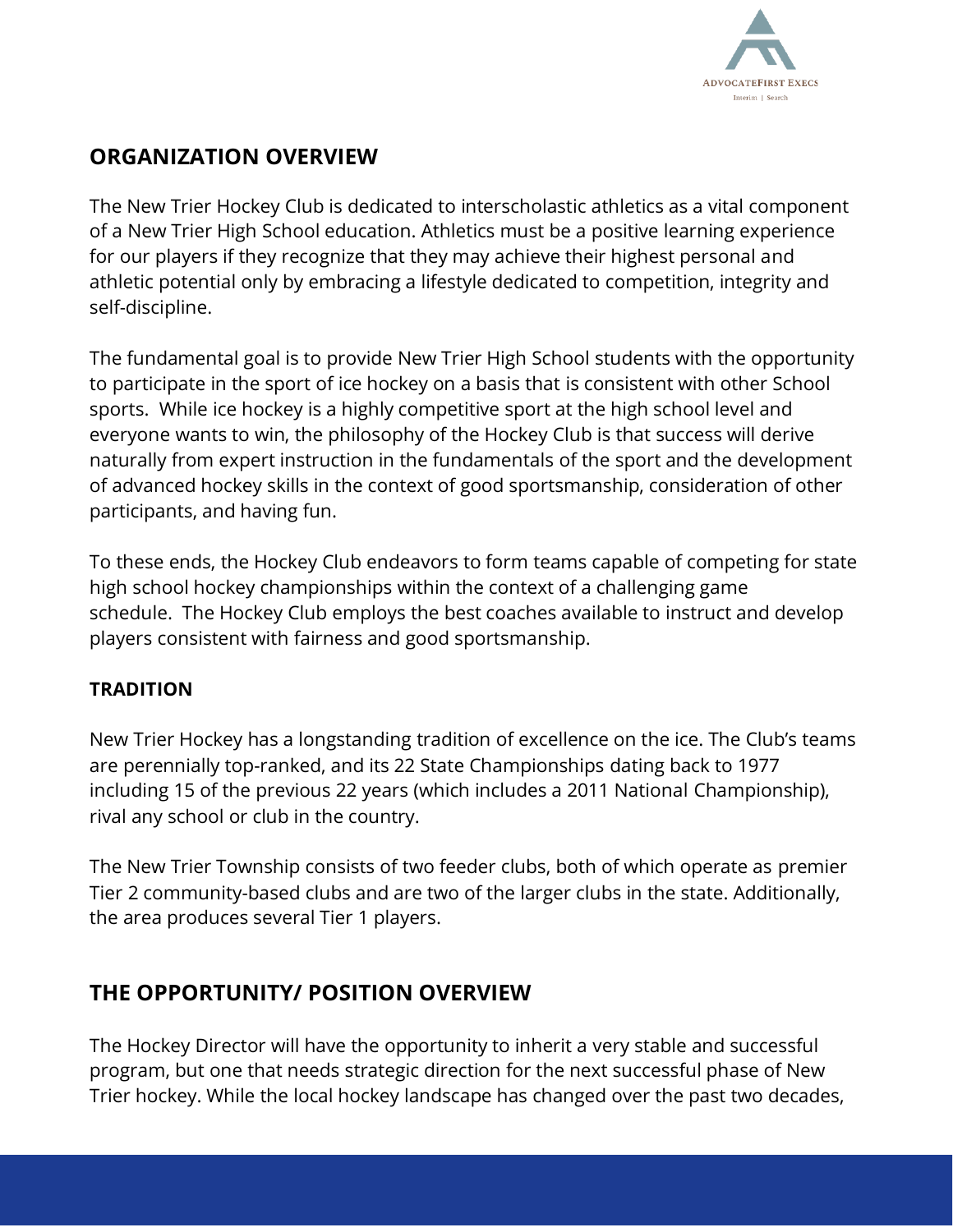

the tradition of New Trier hockey and the opportunity to play in front of over 10,000 fans for a state title continue to lure back top players in the area from their Tier 1 teams – and can be enhanced further.

Additionally, the club has fielded five competitive teams across different leagues over the past several years: 4 varsity (Green, Blue, White, and Grey) and one junior varsity. It's top team, New Trier Green, plays in the top high school league in the state. The club feels with fresh ideas and a renewed focus on development across the entire club, it can regularly field more than one state title-worthy team.

The expectation for the new Hockey Director will be to ensure all teams are properly staffed and aligned with the Hockey Director's strategic vision for the club. The expectation is that the Hockey Director will oversee the entire on-ice operation, while assuming Head Coach duties for the top team (Green).

## **ROLE & RESPONSIBILITIES**

### **1. Uniformity throughout the Club**

As the Hockey Director, you will work closely with all of the teams to help develop consistency and continuity around implementation of club-wide on-ice systems and a player development model.

In addition, the Hockey Director must have visibility and a presence across the entire club. This includes attending practices and games of the other teams at various times throughout the season.

#### **2. Coaching Oversight and Communication**

The Hockey Director works closely with the Coaches Committee and has input for all aspects of coaching including selection, development, and supervision of the coaching staff. You will be responsible for annual evaluations based on a review of practices and games, with a focus on progress and development. In addition, the Hockey Director holds monthly coaches meetings to create an environment of open communication, learning, continuity of objectives, and any other items deemed necessary at the time.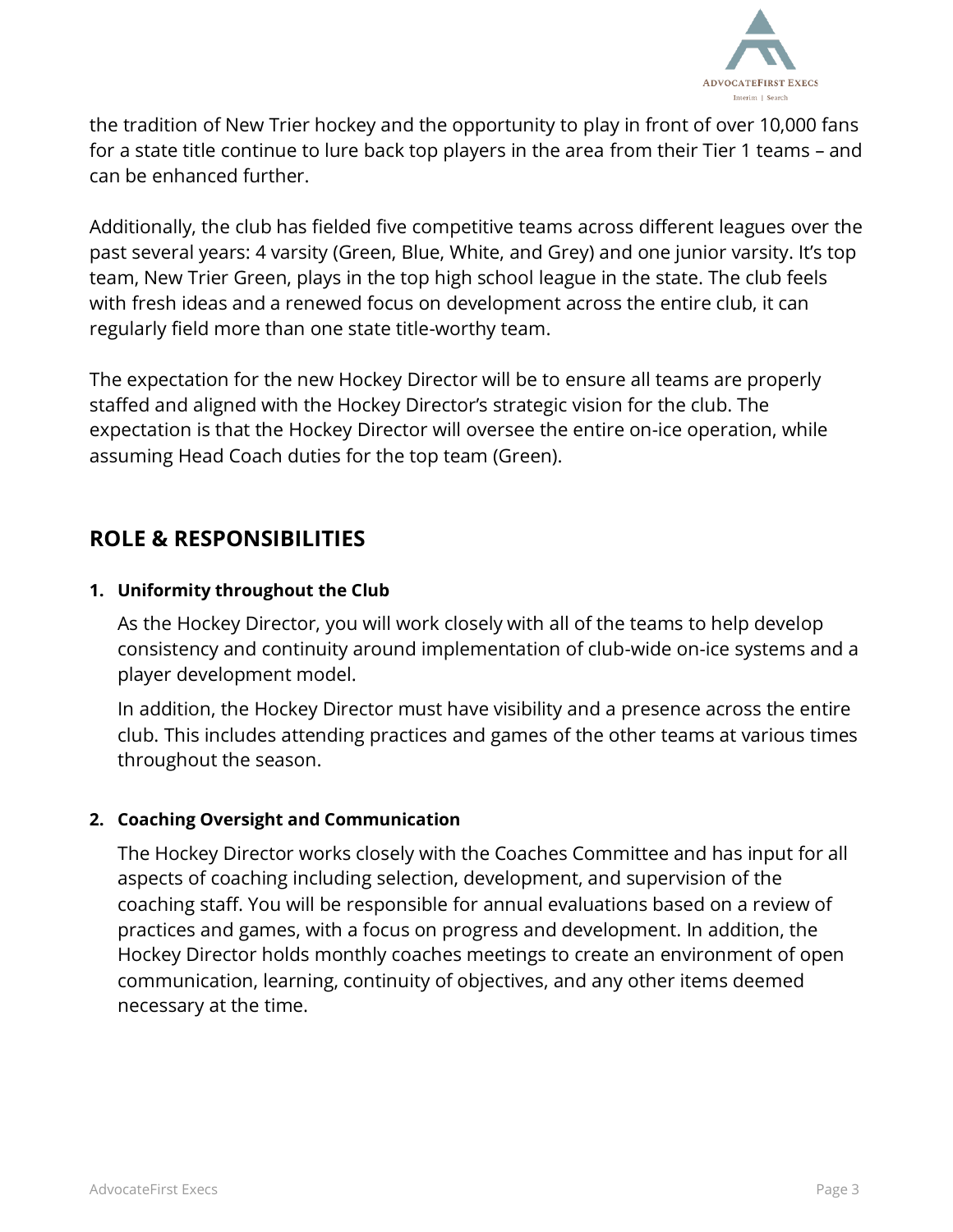

### **3. Head Coach – Varsity Green Team**

As the Head Coach of the Varsity Green Team, you will be responsible for scheduling (the club has a scheduler to assist), attending, and participating in all games, practices, trips, and other team activities. Your role will be to groom this group into great young men who grow in the game of hockey, experience team and personal success, and harvest a long-term love of the game.

### **4. Tryout Process**

The Hockey Director oversees the entire tryout process and works closely with each of the Varsity and Junior Varsity coaching staffs to help guide and determine selection of the various teams.

### **5. Administrative Duties**

The Hockey Director attends all NTHC Board of Directors meetings during the season and reports on the progress, development, and status of all teams.

# **POSITION QUALIFICATIONS / REQUIREMENTS**

- 10+ years of coaching and skills development, U15 or older preferred, with a track record of success.
- Level 4 or higher USA Hockey Coaching Certification.
- Extensive playing experience at the junior, college, or professional level.

## **CRITICAL COMPETENCIES FOR SUCCESS**

- *Results Oriented:* Thrives in setting goals, being measured, and rewarded for attaining those goals, and holds themselves and the staff accountable.
- *Communication:* Clearly conveying information to the Board, the coaching staff, the players, parents, and all other stakeholders on a regular basis to ensure healthy relationships as the leader of the Club. Transparency so that all stakeholders understand the processes in place, such as team selection and playing time.
- *Continuous Learning:* Actively identifying new areas and trends for learning; regularly creating and taking advantage of learning opportunities; using newly gained knowledge and skill on the job and learning through their application.